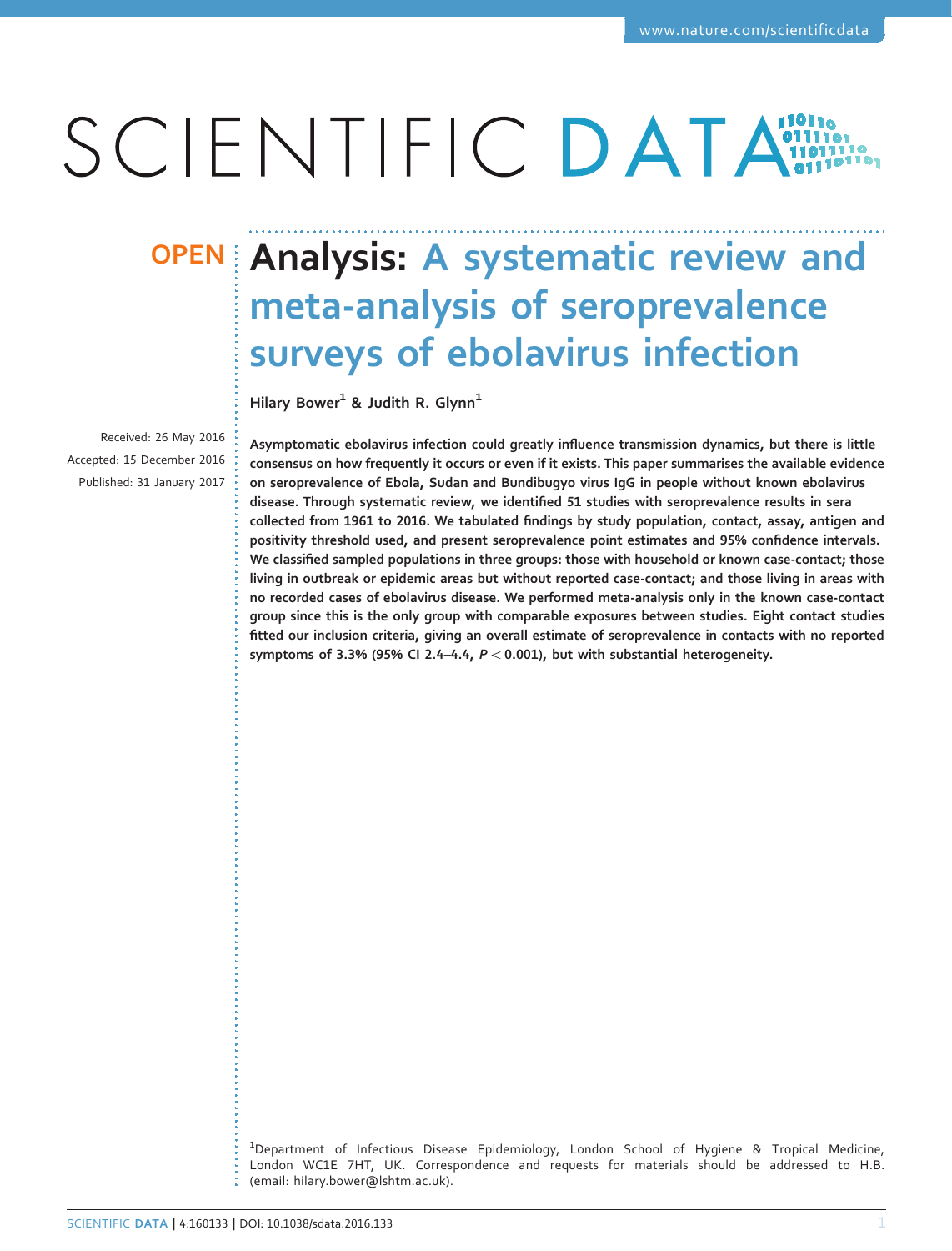### Introduction

Knowing if ebolavirus infection manifests asymptomatically is critical to understanding its spread and to estimating the role herd immunity could have in reducing transmission. Investigating unrecognised infections could also help in the development and targeting of vaccines. However, despite a surprisingly large number of investigations into the seroprevalence of ebolavirus IgG since the first outbreak in Yambuku, Zaire (now Democratic Republic of Congo)<sup>1–[51](#page-5-0)</sup>, consensus on results has proved elusive. The main reasons for this are the range of findings, positive results in unexpected locations, and a lack of confidence in immunofluorescence antibody (IFA) tests used in early studies.

Concerns about IFA specificity stem largely from studies showing positive results in populations expected to be negative, although the most frequently cited—in 200 Panamanian Indians with no known exposure—found only one Ebola virus IgG positive on a high cut-off giving a specificity of 99.5%<sup>[4](#page-5-0)</sup>. Unexpected seropositivity has also been seen in African countries without reported cases of ebolavirus disease (EVD) such as the Central African Republic, Cameroon and Zimbabwe, only some of which can be attributed to using low test cut-offs. But, as some ELISA-based studies have produced similar findings[37,38,](#page-6-0) these positive results may indicate zoonotic exposure with filoviruses or unrecognised human-to-human transmission rather than poor specificity.

'Asymptomatic' status can only be defined for a certain period, such as during an outbreak, though excluding mild symptoms is difficult. In outbreak areas asymptomatic subjects could have experienced unrecognised symptomatic EVD in the past so, even apart from problems with the test, ebolavirus antibody seropositivity does not necessarily mean asymptomatic infection.

We aimed to provide an up-to-date and easily accessible overview of serological findings to date, to help researchers contextualise studies prompted by the 2014–16 West Africa epidemic. The most comprehensive review of ebolavirus serology—Kuhn's Filoviruses: A Compendium of 40 years of Epidemiological, Clinical and Laboratory Studies<sup>[52](#page-7-0)</sup>—covers work to 2008. In addition to reviewing this key reference, we carried out a systematic review of serosurveys in people without symptoms of EVD up to July 2016.

#### **Results**

#### Characterisation of seroprevalence surveys of IgG antibodies to ebolavirus

We identified 51 studies covering 84 sample populations reported to have had no symptoms of EVD during the outbreak period, or to have come from populations with no known outbreaks. In total these studies investigated the presence of ebolavirus IgG in 44,147 subjects using samples collected since 1961.

Thirteen studies [re](#page-5-0)ported 16 st[udy p](#page-7-0)opulations involving 2,664 participants with household or known case-contact<sup>5–7,[9](#page-6-0),[12,36,41](#page-6-0),[42,](#page-6-0)[45,47](#page-7-0),49–51</sup>. Eleven studies reported 17 study p[opu](#page-5-0)lations covering 5,327 participants living in outbreak areas but without reported case-contact<sup>5-7[,9](#page-6-0),[14,33](#page-6-0),[39,40,42](#page-6-0),[43,](#page-6-0)46</sup>. The remaining studies reported on 51 groups involving 36,156 subjects from general populations, often in setti[ngs](#page-5-0) ecologi[cally](#page-6-0) si[milar](#page-7-0) to ebolavirus outbreak areas but without known cases of EVD<sup>1-3[,5](#page-5-0),[8](#page-6-0),[10,11](#page-6-0),[13](#page-6-0),15-35,[37,38,](#page-6-0)44-46[,48](#page-7-0),[51](#page-7-0)</sup>.

Table 1 (available online only) gives a detailed breakdown of the study populations, test methods and results.

#### Overall estimates of ebolavirus seroprevalence in asymptomatic individuals

Only the group with known case-contact had exposures that are comparable across studies and are therefore appropriate to combine by meta-analysis. In this group eight study populations fulfilled the inclusion criteria of testing by ELISA or using a IFA cut-off  $\geq$ 1:64 [\(ref. 5,](#page-5-0)[36,41,42](#page-6-0)[,47,49](#page-7-0)–51). Pooling these results gave an overall estimate of seroprevalence in asymptomatic people with known case-contact of 3.3% (95% CI 2.4–4.4,  $P < 0.001$ ), but with substantial heterogeneity due to three small studies with higher estimates.

In the other two categories—participants living in outbreak areas but without reported case-contact exposure and general populations in areas without known cases of EVD—exposure was either not well characterised or not well known. Even where EVD cases had not been reported, zoonotic exposure or different forms of disease manifestation could not be ruled out. The highly heterogeneous nature of these study populations makes any single summary estimate inappropriate. In outbreak areas estimates ranged from 0.9 to 17%, and in general populations described as unexposed estimates ranged from 0 to 24%.

#### Evidence of assay validation

Few teams reported any validation of the assays used. Some studies repeated analyses with the same technique, usually in a US or European laboratory, but only seven of the 51 studies reported validation work through a different diagnostic platform. Of these, two retested a proportion of IFA positives against ELISA, finding close to 100% consensus<sup>[26](#page-6-0),30</sup>. Three tested ELISA against western blot of which two found 100% specificity<sup>[38](#page-6-0),[46,53](#page-7-0)</sup>; the third did not report results<sup>[41](#page-6-0)</sup>. Another found 77 and 75% specificity for ELISA against western Blot and IFA respectively $34$ , and a further study confirmed IFA results by western blot but did not report results $^{33}$  $^{33}$  $^{33}$ .

Two studies in Sierra Leone included field testing of ELISA assays in PCR-confirmed positive samples from EVD survivors and community controls with no known exposure to EVD cases from the research area. One, using a novel IgG-capture ELISA<sup>[54](#page-7-0)</sup>, found 95.9% (95%CI 89.9-98.9%) sensitivity and 100%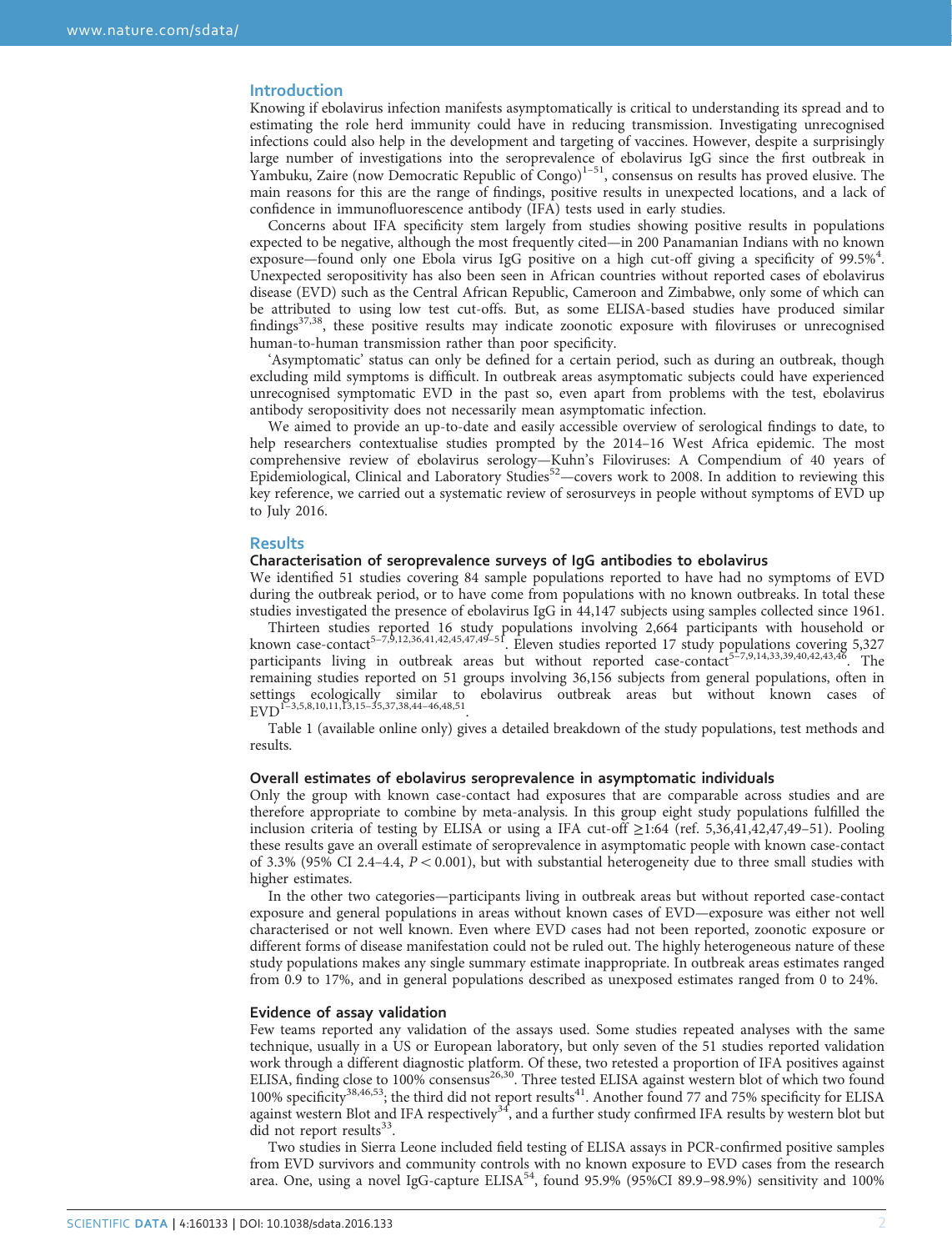specificity (95%CI 98.9–100%) using oral fluid samples from 97 survivors and 339 community controls<sup>[51](#page-7-0)</sup>. The other, using the commercially available ALPHA Diagnostics assay, selected a cut-off that gave 96.7% sensitivity and 97.7% specificity in serum samples from 30 survivors and 132 community  $controls<sup>50</sup>$ .

#### **Discussion**

We identified 51 studies covering 84 sample populations of 44,147 subjects reported to have had no symptoms of EVD during the outbreak period or to come from populations with no known outbreaks. Most data originated from Western and Middle Africa, and were collected during epidemiological investigations around outbreaks, or in serosurveys in countries without outbreaks but with similar ecology and animal hosts, which aimed to map the geographical extent of the virus. Some studies reported retrospective analysis of samples collected for other reasons prior to the first known outbreak in 1976.

An important finding of our review is the extreme heterogeneity of the studied populations and the lack of clarity in describing their exposure levels. We found that while some studies characterised their sample population clearly by level of contact and presence of symptoms, in many the level of contact/ exposure was less clear, and some did not separate results for symptomatic and asymptomatic subjects. This makes comparison of results difficult, and combining results from the majority of the studies impossible. It may also explain the wide variation of findings which have perplexed investigators over time.

Many studies also employed very different cut-offs to define seropositivity meaning a simple review of results can be misleading. For our analysis, we excluded any study that used a cut off below  $\geq 1:64$  for the studies using IFA, based on the advice in the literature, but there is no definitive evidence that this is an appropriate threshold. The cause of low IFA titre and whether it reflects false positives, or waning antibody response resulting from historical infection which may or may not have been symptomatic, has been frequently discussed. Recently 10 of 12 survivors from Yambuku were reported to have varying degrees of EBOV GP and NP reactivity by ELISA, 40 years after the outbreak<sup>55</sup>. Other studies have shown positive ELISA results in survivors up to 11 years after infection, but neither reported IFA results for  $comparison<sup>56</sup>$ .

There is no international reference measurement procedure for ebolavirus antibodies and the World Health Organisation has acknowledged the urgent need for one. Interestingly, given the scepticism often expressed regarding the specificity of IFA techniques in ebolavirus serology, a WHO collaborative study undertaken in 2015 to identify an interim reference standard found IFA no less specific or sensitive than the other methods employed, but only a few samples were tested<sup>57</sup>.

There are several limitations to the work presented here. The full information necessary for precision or clear interpretation was often not available. To pursue as high quality research as possible, we have focussed on publications that have undergone peer review and did not search grey literature. With the exception of Kuhn et al.<sup>[52](#page-7-0)</sup>, which has been the standard reference on filovirus seroprevalence surveys to date, we did not search books. In addition to the limitations of the studies themselves noted above and in Table 1, we also note that the distinction of symptomatic and asymptomatic in the papers relied on selfreported health status, which may not be reliable.

To conclude, we present here a comprehensive updated review of seroprevalence surveys for ebolavirus infection in order to better understand the variation in rates found. We highlight the urgent need for validated standardised assays and for detailed characterisation of study population exposures to enable more generalizable estimates of the extent of asymptomatic ebolavirus infection to be made.

#### **Methods**

#### Search strategy and systematic review

A systematic search was done in PubMed to identify peer-reviewed papers presenting original data on ebolavirus infection seroprevalence using the following search string:

ebola AND (asymptom\* OR antibod\* OR IgG OR immun\* OR ELISA OR serol\*) NOT vacc\* NOT immuniz\* AND (Humans[Mesh])

No limitations were placed on language or location of study. Reference lists of the most comprehensive review to date<sup>[52](#page-7-0)</sup> and other papers were also reviewed. Although the focus of interest was data on subjects reported not to have symptoms at the time of an outbreak, we included papers reporting seroprevalence in all populations apart from those with diagnosed EVD in the initial review to ensure relevant studies were not missed.

The search produced 355 citations which were reviewed by title and abstract. Inclusion criteria were: investigation of any African species of ebolavirus immunoglobulin G (ie. not Reston) in individuals without ebolavirus symptoms or in general population groups, with information on denominators and seropositivity and description of those tested. The same search but limited to 2008 to 2016 was rerun on Web of Science; references prior to 2008 were checked against Kuhn et al's list<sup>[52](#page-7-0)</sup>. Four additional citations were found on Web of Science but none were retained for detailed reading. Six citations for papers not already included were identified from reference lists and retained for detailed reading.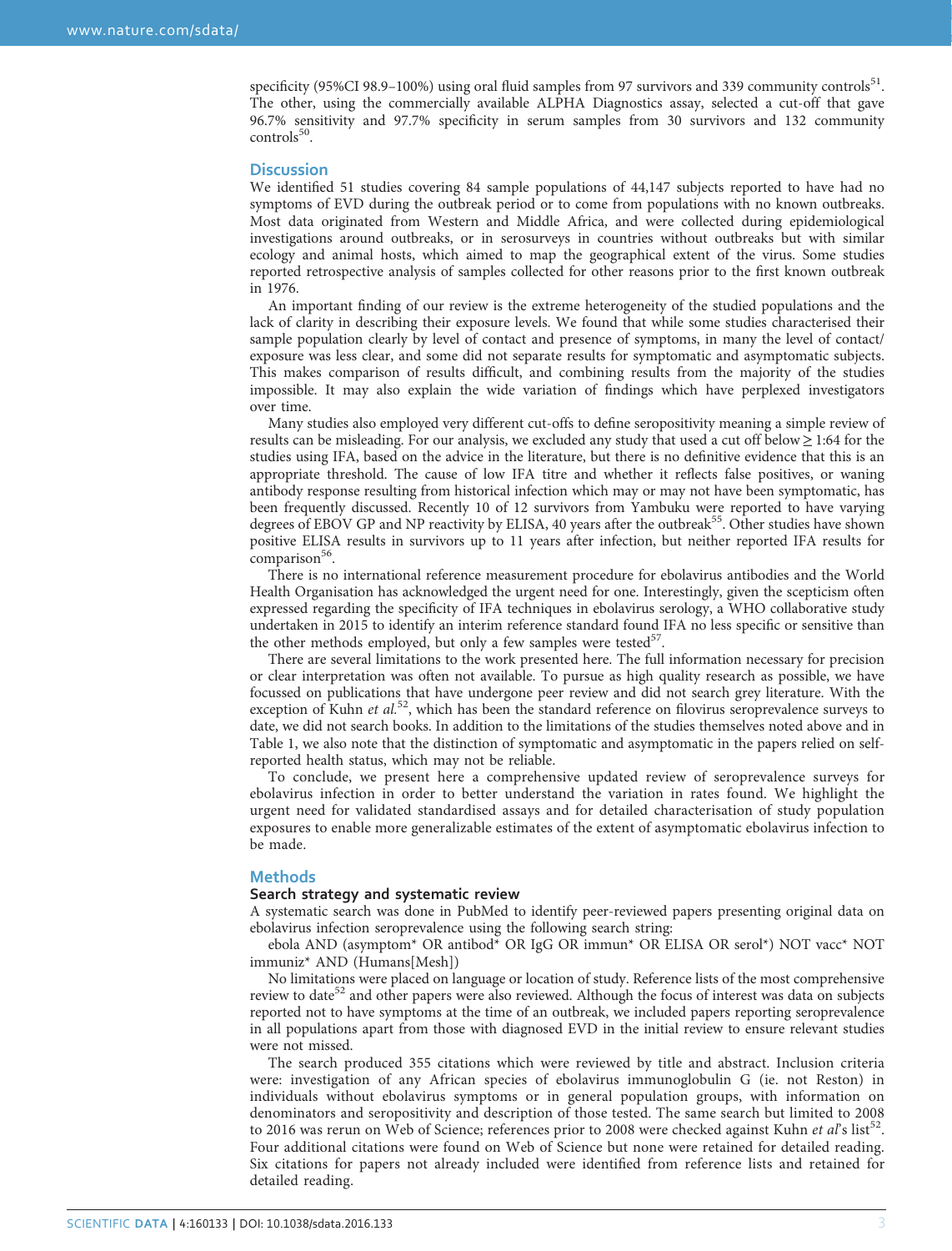<span id="page-3-0"></span>

| Location                | Total | Positive       |             |    |    |    |    |    |    | ES (95% CI)       | %<br>Weight |
|-------------------------|-------|----------------|-------------|----|----|----|----|----|----|-------------------|-------------|
| <b>IFA</b>              |       |                | ٠           |    |    |    |    |    |    |                   |             |
| Yambuku, Zaire 1976 (5) | 404   | 10             |             |    |    |    |    |    |    | 2.5(1.2, 4.5)     | 28.65       |
| <b>ELISA</b>            |       |                |             |    |    |    |    |    |    |                   |             |
| Kikwit, Zaire 1995 (36) | 101   | $\overline{4}$ |             |    |    |    |    |    |    | 4.0(1.1, 9.8)     | 7.19        |
| N. Gabon 1996 (41)      | 24    | 11             |             |    |    |    |    |    |    | 45.8 (25.6, 67.2) | 1.74        |
| NW. Gabon 1996 (42)     | 56    | 12             |             |    |    |    |    |    |    | 21.4 (11.6, 34.4) | 4.00        |
| Watsa DRC 2002 (45)     | 38    | 4              |             |    |    |    |    |    |    | 10.5 (2.9, 24.8)  | 2.73        |
| Uganda 2007 (47)        | 210   | $\overline{2}$ |             |    |    |    |    |    |    | 1.0(0.1, 3.4)     | 14.91       |
| Kono, SL 2015 (50)      | 187   | 12             |             |    |    |    |    |    |    | 6.4 (3.4, 10.9)   | 13.28       |
| W. Area, SL 2015 (51)   | 388   | 10             |             |    |    |    |    |    |    | 2.6(1.2, 4.7)     | 27.51       |
|                         |       |                |             |    |    |    |    |    |    |                   |             |
| Overall                 |       |                |             |    |    |    |    |    |    | 3.3(2.4, 4.4)     | 100.00      |
|                         |       |                |             |    |    |    |    |    |    |                   |             |
|                         |       |                | $\mathbf 0$ | 10 | 20 | 30 | 40 | 50 | 60 | 70                |             |

Figure 1. Forest plot and meta-analysis of seroprevalence of ebolavirus IgG among contacts of EVD cases reported to be asymptomatic during the outbreak period. Further details of each included study are given in Table 1. Legend: Ref: reference number; IFA: Immunofluorescence Assay; ELISA: Enzyme-linked immunosorbent assay; ES: Estimated proportion; N, NW: North, Northwestern; SL: Sierra Leone; W. Area: Western Area Province. Note: Zaire now Democratic Republic of Congo; Rhodesia now Zimbabwe.

Total citations: 365 of which 297 (81%) discarded for the following reasons:

- Detailed immunology or genetics with no relevant data collection for seroprevalence
- Description of acute phase diagnosis and/or investigation of convalescent subjects
- Epidemiology and/or treatment of symptomatic confirmed cases without investigation of non-case populations
- Investigations on sample populations without identifiable non-symptomatic individuals
- Studies examining immune response related to vaccination trials
- Review/comment articles without original data
- Modelling papers without original data
- Preliminary or duplicate reports of the same research study/data.

Sixty-eight papers were read in detail after which a further 20 were discarded for the reasons above. Data extracted from the remaining 48 papers included date of sera collection, composition of study population(s) in terms of exposure, location, selection process and any other defining characteristics, assay type, technique and antigens used, positivity threshold, number of participants per population type, number/proportion of IgG positive individuals, and any information on repeatability or test validity. All selected papers were scrutinised by both authors independently and results discussed and reconciled.

The last search was made on 31 July 2016. Two presentations from the 2016 Conference on Retroviruses and Opportunistic Infections (CROI, Feb. 2016) and one from the 8th International Symposium on Filoviruses (Sept. 2016) describing findings from the 2014–2016 outbreak were also included. A paper reporting one of the CROI presentations has subsequently been published (Nov 2016) and is referenced.

#### Categorisation of exposure

Many of the studies reported results on sub-populations with different exposures. To reduce heterogeneity for analysis we categorised these sub-populations under three broad headings according to the extent of exposure: household or known case-contact; living in outbreak areas but without reported case-contact; and subjects drawn from general populations in locations without known EVD. Where study populations were reported to include symptomatic cases and gave enough information to identify these cases, we removed them and recalculated results.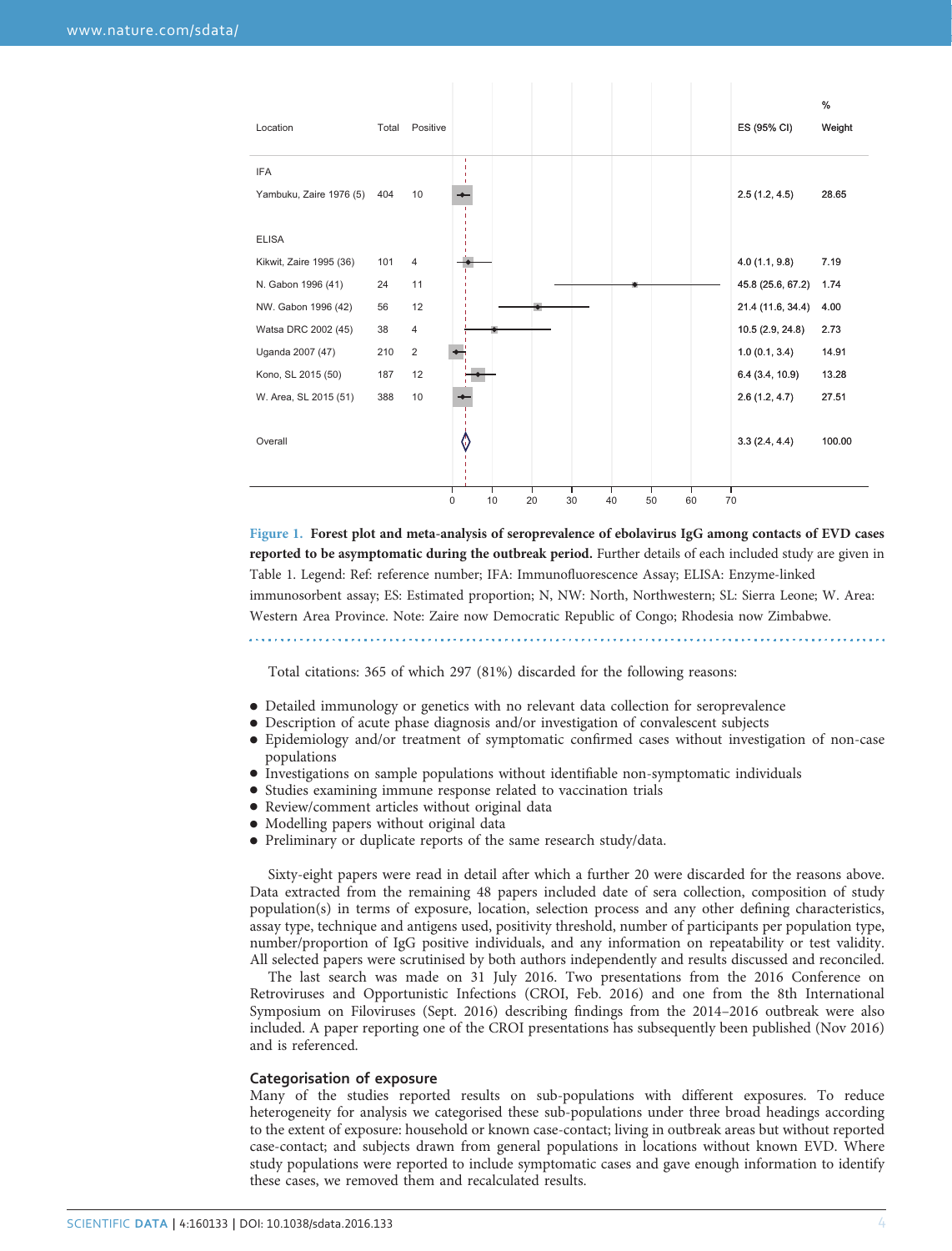<span id="page-4-0"></span>

Figure 2. Forest plot of seroprevalence of ebolavirus IgG in individuals reported to be asymptomatic during the outbreak period, recruited in areas with known EVD cases, excluding direct contacts of EVD cases. Further details of each included study are given in Table 1. Legend: Ref: reference number; ES: Estimated proportion; IFA: Immunofluorescence Assay ELISA: Enzyme-linked immunosorbent assay; DRC: Democratic Republic of Congo; N, NE: North, Northeastern.

We excluded one study of PCR negative 'suspects' with close, no or unknown contact exposure due to lack of information on symptom status<sup>58</sup>. In two other studies, sub-groups were not included in the table because they were reported to include symptomatic cases but gave insufficient information to allow recalculation of the seroprevalence estimate excluding those with symptoms<sup>[1](#page-5-0)[,18](#page-6-0)</sup>.

#### Interpretation of seropositivity

We have recorded seropositivity results by antigen species where reported; where results were not reported by species, we record positivity to 'ebolaviruses'. 'Overall' positivity is noted where it was reported or where it was possible to rule out double-counting.

To expose the problem of the different positivity thresholds used, we have recorded all studies and their reported cut-off in Table 1. Study characteristics and results have also been formatted as a machinereadable open access dataset (Data Citation 1).

#### Data visualisation

To summarise the data visually and present 95% confidence intervals, we created Forest plots for each of the three exposure categories [\(Figs 1,](#page-3-0)2[,3\)](#page-5-0) which allow results to be compared in the different contact groups. To address the problem of varying thresholds, we included only those IFA studies that reported results according to the 1:64 titre cut-off cited as more stringent by WHO and others<sup>[5](#page-5-0),[18,21](#page-6-0)[,59](#page-7-0)</sup>, or which reported enough detail for this threshold to be applied. For ELISA studies, the range of methods used to define positivity was too wide to assign a common threshold so all have been included in the Forest plots, with their method of defining the cut-off detailed in Table 1 (available online only).

#### Statistical analyses

We performed a meta-analysis using the Freeman Tukey arcsine square root transformation method and 'fixed effects' (weighted average) inverse variance (metaprop, STATA<sup>60</sup>) on the eight study populations with known-case contact. We chose a 'fixed effects' (weighted average) model as contact should give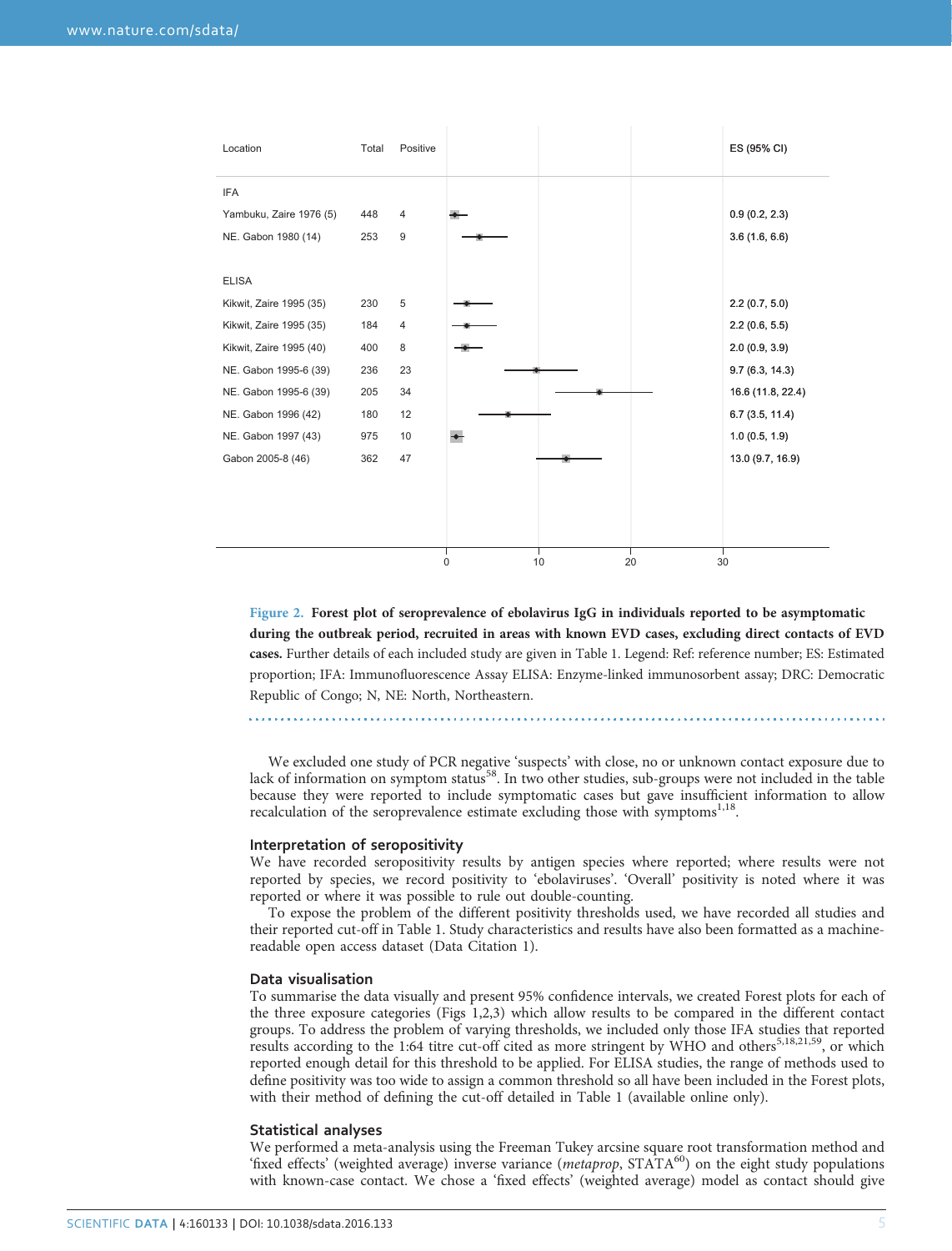<span id="page-5-0"></span>

| Location                | Total | Positive                  | ES (95% CI)       |
|-------------------------|-------|---------------------------|-------------------|
| <b>IFA</b>              |       |                           |                   |
| NW. Zaire 1972-8 (2)    | 251   | 26                        | 10.4 (6.9, 14.8)  |
| Yambuku, Zaire 1976 (5) | 442   | 5                         | 1.1(0.4, 2.6)     |
| NW. Zaire 1981-85 (18)  | 137   | 2                         | 1.5(0.2, 5.2)     |
| N. Rhodesia 1975 (4)    | 243   | 0                         | 0.0(0.0, 1.5)     |
| N. Rhodesia 1980 (15)   | 486   | 4                         | 0.8(0.2, 2.1)     |
| Panama ~1977 (4)        | 200   | $\mathbf{1}$              | 0.5(0.0, 2.8)     |
| Cameroun 1985 (27)      | 375   | 5                         | 1.3(0.4, 3.1)     |
| CAR 1979 (10)           | 499   | 3                         | 0.6(0.1, 1.7)     |
| CAR 1984-85 (26)        | 4078  | 335                       | 8.2(7.4, 9.1)     |
| CAR 1987 (30)           | 127   | 31                        | 24.4 (17.2, 32.8) |
| CAR 1987 (30)           | 300   | 42                        | 14.0 (10.3, 18.4) |
| Benin 1983 (21)         | 603   | $\overline{2}$            | 0.3(0.0, 1.2)     |
| Gabon 1985 (24)         | 213   | $\overline{7}$            | 3.3(1.3, 6.7)     |
| RoC 2011 (48)           | 809   | 20                        | 2.5(1.5, 3.8)     |
| <b>ELISA</b>            |       |                           |                   |
| Kikwit, Zaire 1995 (35) | 161   | 15                        | 9.3(5.3, 14.9)    |
| Watsa, DRC 2002 (45)    | 125   | 22                        | 17.6 (11.4, 25.4) |
| Guinea 1982-83 (20)     | 138   | $\overline{2}$            | 1.4(0.2, 5.1)     |
| CAR 1992-7 (37)         | 684   | 48                        | 7.0(5.2, 9.2)     |
| CAR 1992-7 (37)         | 860   | 44                        | 5.1(3.7, 6.8)     |
| CAR 1992-5 (38)         | 683   | 48                        | 7.0(5.2, 9.2)     |
| CAR 1992-5 (38)         | 648   | 23                        | 3.5(2.3, 5.3)     |
| Siera Leone <1984 (23)  | 556   | 20                        | 3.6(2.2, 5.5)     |
| Sudan <1984 (23)        | 284   | $\mathbf{1}$              | 0.4(0.0, 1.9)     |
| Germany 1991 (36)       | 1228  | 11                        | 0.9(0.4, 1.6)     |
| Gabon 1981-97 (19)      | 1147  | 14                        | 1.2(0.7, 2.0)     |
| Gabon 2005-08 (46)      | 4349  | 667                       | 15.3 (14.3, 16.4) |
| Kono, SL 2015 (50)      | 132   | 3                         | 2.3(0.5, 6.5)     |
| W. Area, SL 2015 (51)   | 339   | 0                         | 0.0(0.0, 1.1)     |
|                         |       |                           |                   |
|                         |       |                           |                   |
|                         |       | 10<br>0<br>20<br>30<br>40 |                   |

Figure 3. Forest plot of seroprevalence of ebolavirus IgG in general populations living in areas without reported EVD cases. Further details of each included study are given in Table 1. Legend: Ref: reference number; IFA: Immunofluorescence Assay; ELISA: Enzyme-linked immunosorbent assay; ES: Estimated proportion; IFA: Immunofluorescence Assay; ELISA: Enzyme-linked immunosorbent assay; DRC: Democratic Republic of Congo; RoC: Republic of Congo; CAR: Central African Republic; N, NW: North, Northwestern. Note: Zaire now Democratic Republic of Congo; Rhodesia now Zimbabwe.

similar risks in different contexts, and because random effects models give too much weight to small studies<sup>[61](#page-7-0)</sup>. We present an pooled summary estimate for the group with known contact exposure ([Fig. 1](#page-3-0)). We do not show summary estimates for the groups covering subjects living in outbreak areas but without reported case-contact, or drawn from general populations in locations without known EVD [\(Figs 2](#page-4-0) and 3) as these populations are likely to have very different exposure levels so an overall summary estimate of prevalence would be meaningless.

#### References

- 1. Tignor, G. H., Casals, J. & Shope, R. E. The yellow fever epidemic in Ethiopia, 1961-1962: retrospective serological evidence for concomitant Ebola or Ebola-like virus infection. Transactions of the Royal Society of Tropical Medicine and Hygiene 87, 162 (1993).
- 2. van der Groen, G. & Pattyn, S. R. Measurement of Antibodies to Ebola Virus in Human-Sera from Nw-Zaire. Annales de la Societe belge de medecine tropicale 59, 87–92 (1979).
- 3. Neppert, J., Gohring, S., Schneider, W. & Wernet, P. No Evidence of Lav Infection in the Republic-of-Liberia, West-Africa, in the Year 1973. Blut 53, 115-117 (1986).
- 4. van der Groen, G., Johnson, K., Webb, F., Wulff, H, Lange, J. in Ebola Virus Haemorrhagic Fever, edPattyn S. R.) 141–142Elsevier/North-Holland Biomedical Press, (1978).
- 5. The International Commission. Ebola Haemorrhagic Fever in Zaire. Bulletin WHO (1976).

- 6. WHO International Study Team. Ebola haemorrhagic fever in Sudan, 1976. Report of a WHO/International Study Team. Bulletin of the World Health Organization 56, 247–270 (1978).
	- 7. Heymann, D. L. et al. Ebola Hemorrhagic Fever: Tandala, Zaire, 1977–1978. Journal of Infectious Diseases 142, 372–376 (1980).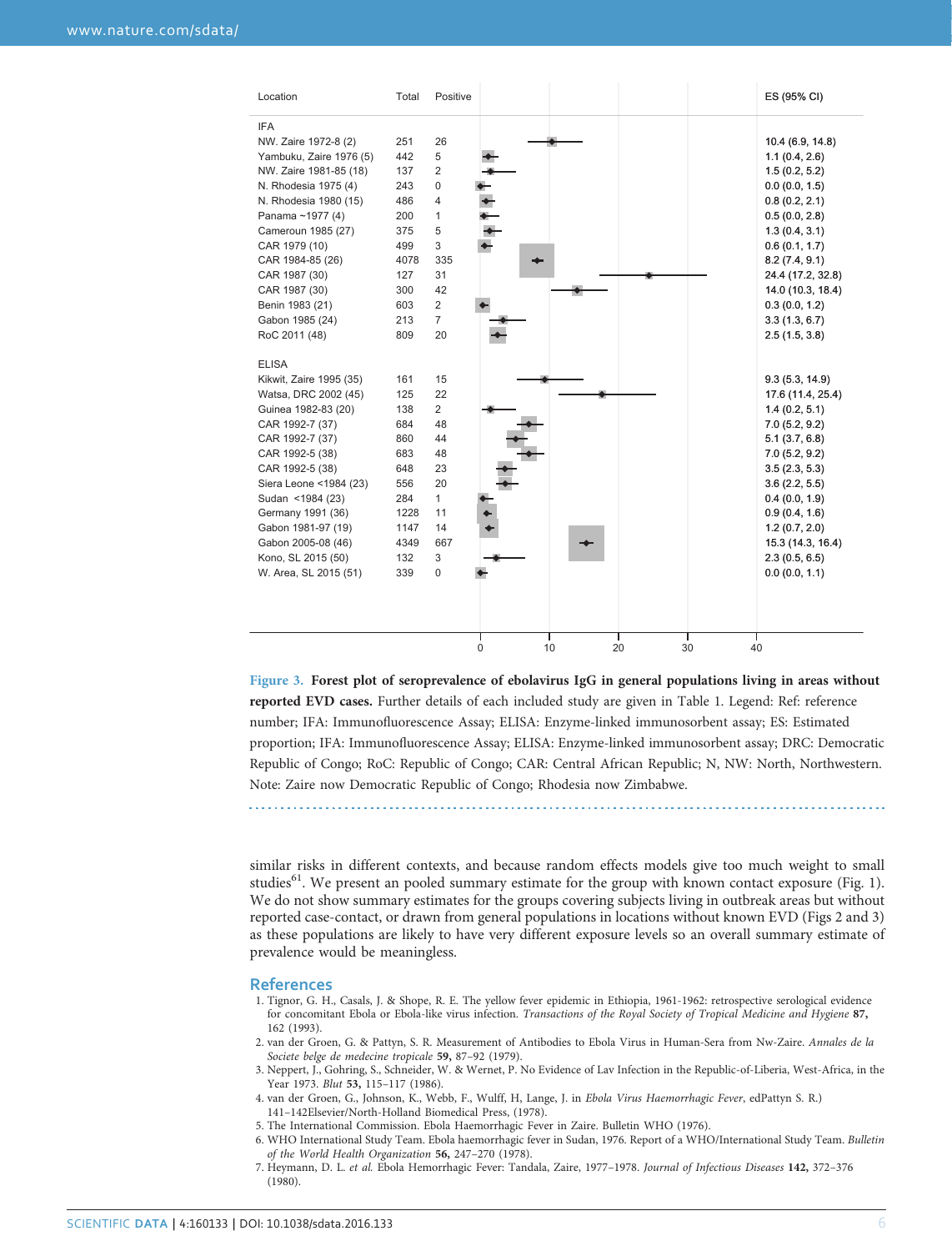- <span id="page-6-0"></span>8. Knobloch, J., Albiez, E. J. & Schmitz, H. A serological survey on viral haemorrhagic fevers in Liberia. Annales de l'Institut Pasteur/ Virologie 133, 125–128 (1982).
- 9. Baron, R. C., McCormick, J. B. & Zubeir, O. A. Ebola virus disease in southern Sudan: hospital dissemination and intrafamilial spread. Bull World Health Organ 61, 997–1003 (1983).
- 10. Saluzzo, J. F., Gonzalez, J. P., Herve, J. P., Georges, A. J. & Johnson, K. M. Preliminary note on the presence of antibodies to Ebola virus in the human population in the eastern part of the Central African Republic. Bulletin de la Societe de pathologie exotique et de ses filiales 73, 238–241 (1980).
- 11. Bouree, P. & Bergmann, J.-F. Ebola Virus Infection in Man: A Serological and Epidemiological Survey in the Cameroons. The American Journal of Tropical Medicine and Hygiene 32, 1465–1466 (1983).
- 12. Smith, D. H. et al. Marburg-Virus Disease in Kenya. The Lancet 319, 816–820 (1982).
- 13. Johnson, B. K. et al. Antibodies against haemorrhagic fever viruses in Kenya populations. Transactions of the Royal Society of Tropical Medicine and Hygiene 77, 731–733 (1983).
- 14. Ivanoff, B. et al. Haemorrhagic fever in Gabon. I. Incidence of Lassa, Ebola and Marburg viruses in Haut-Ogooue. Transactions of the Royal Society of Tropical Medicine and Hygiene 76, 719–720 (1982).
- 15. Blackburn, N. K., Searle, L. & Taylor, P. Viral haemorrhagic fever antibodies in Zimbabwe schoolchildren. Transactions of the Royal Society of Tropical Medicine and Hygiene 76, 803–805 (1982).
- 16. Talani, P. K., JD., Gromyko, AI., Nanga-Maniane, J., Yala, F. & Bodzongo, D. Prevelence des anticorps anti-fievres hamorragiques d'origine virale dans la region du Pool (Congo-Brazzaville) Médecine d'Afrique Noire 46 (1999).
- 17. Van der Waals, F. W., Pomeroy, K. L., Goudsmit, J., Asher, D. M. & Gajdusek, D. C. Hemorrhagic fever virus infections in an isolated rainforest area of central Liberia. Limitations of the indirect immunofluorescence slide test for antibody screening in Africa. Tropical and geographical medicine 38, 209-214 (1986).
- 18. Jezek, Z., Szczeniowski, M. Y., Muyembe-Tamfum, J. J., McCormick, J. B. & Heymann, D. L. Ebola between Outbreaks: Intensified Ebola Hemorrhagic Fever Surveillance in the Democratic Republic of the Congo, 1981–1985. Journal of Infectious Diseases 179, S60-S64 (1999).
- 19. Lahm, S. A., Kombila, M., Swanepoel, R. & Barnes, R. F. Morbidity and mortality of wild animals in relation to outbreaks of Ebola haemorrhagic fever in Gabon, 1994-2003. Transactions of the Royal Society of Tropical Medicine and Hygiene 101, 64–78 (2007).
- 20. Boiro, I. et al. Clinico-epidemiologic and laboratory research on hemorrhagic fevers in Guinea. Bulletin de la Societe de pathologie exotique et de ses filiales 80 607–612 (1987).
- 21. Gonzalez, J. P. Ebola Virus Circulation in Africa: a balance between clinical expression and epidemiological silence. Epidemiologie 98, 210–217 (2005).
- 22. Rodhain, F. et al. Arbovirus infections and viral haemorrhagic fevers in Uganda: a serological survey in Karamoja district, 1984. Transactions of the Royal Society of Tropical Medicine and Hygiene 83, 851–854 (1989).
- 23. Slenczka, W., Rietschel, M., Hoffmann, C. & W, S. Seroepidemiologische Untersuchungen über das Vorkommen von Antikörpern gegen Marburg und Ebola Virus in Afrika. Mitt. Österr. Ges. Tropical Med. Parasitol 6, 53–60 (1984).
- 24. Meunier, D. M. Y., Dupont, A., Madelon, M. C., Gonzalez, J. P. & Ivanoff, B. Surveillance sérologique des fièvres hémorragiques virales dans le Haut-Ogooue (Gabon). Annales de l'Institut Pasteur / Virologie 138, 229–235 (1987).
- 25. Meunier, D. M. et al. Current serologic data on viral hemorrhagic fevers in the Central African Republic. Bulletin de la Societe de pathologie exotique et de ses filiales 80, 51–61 (1987).
- 26. Johnson, E. D., Gonzalez, J. P. & Georges, A. Haemorrhagic fever virus activity in equatorial Africa: distribution and prevalence of filovirus reactive antibody in the Central African Republic. Transactions of the Royal Society of Tropical Medicine and Hygiene 87, 530–535 (1993).
- 27. Paix, M. A. et al. Serological study of the virus responsible for hemorrhagic fever in an urban population of Cameroon. Bulletin de la Societe de pathologie exotique et de ses filiales 81, 679–682 (1988).
- 28. Gonzalez, J. P. et al. Antibody prevalence against haemorrhagic fever viruses in randomized representative Central African populations. Research in virology 140, 319–331 (1989).
- 29. Tessier, S. F., Rollin, P. E. & Sureau, P. Viral haemorrhagic fever survey in Chobe (Botswana). Transactions of the Royal Society of Tropical Medicine and Hygiene 81, 699–700 (1987).
- 30. Johnson, E. D., Gonzalez, J. P. & Georges, A. Filovirus activity among selected ethnic groups inhabiting the tropical forest of equatorial Africa. Transactions of the Royal Society of Tropical Medicine and Hygiene 87, 536–538 (1993).
- 31. Tomori, O., Fabiyi, A., Sorungbe, A., Smith, A. & McCormick, J. B. Viral hemorrhagic fever antibodies in Nigerian populations. Am J Trop Med Hyg 38, 407–410 (1988).
- 32. Mathiot, C. C., Fontenille, D., Georges, A. J. & Coulanges, P. Antibodies to haemorrhagic fever viruses in Madagascar populations. Transactions of the Royal Society of Tropical Medicine and Hygiene 83, 407–409 (1989).
- 33. US Centers for Disease Control. Update: filovirus infection associated with contact with nonhuman primates or their tissues. MMWR. Morbidity and mortality weekly report 39, 404–405 (1990).
- 34. Becker, S., Feldmann, H., Will, C. & Slenczka, W. Evidence for Occurrence of Filovirus Antibodies in Humans and Imported Monkeys—Do Subclinical Filovirus Infections Occur Worldwide. Medical microbiology and immunology 181, 43–55 (1992).
- 35. Busico, K. M. et al. Prevalence of IgG Antibodies to Ebola Virus in Individuals during an Ebola Outbreak, Democratic Republic of the Congo, 1995. Journal of Infectious Diseases 179, S102–S107 (1999).
- 36. Rowe, A. K. et al. Clinical, virologic, and immunologic follow-up of convalescent Ebola hemorrhagic fever patients and their household contacts, Kikwit, Democratic Republic of the Congo. Journal of Infectious Diseases 179, S28–S35 (1999).
- 37. Nakounne, E., Selekon, B. & Morvan, J. Microbiological surveillance: viral hemorrhagic fever in Central African Republic: current serological data in man. Bulletin de la Societe de pathologie exotique (1990) 93, 340-347 (2000).
- 38. Gonzalez, J. P., Nakoune, E., Slenczka, W., Vidal, P. & Morvan, J. M. Ebola and Marburg virus antibody prevalence in selected populations of the Central African Republic. Microbes and Infection 2, 39–44 (2000).
- 39. Georges, A. J. et al. Ebola hemorrhagic fever outbreaks in Gabon, 1994-1997: epidemiologic and health control issues. The Journal of infectious diseases 179(Suppl 1): S65–S75 (1999).
- 40. Tomori, O. et al. Serologic Survey among Hospital and Health Center Workers during the Ebola Hemorrhagic Fever Outbreak in Kikwit, Democratic Republic of the Congo, 1995. Journal of Infectious Diseases 179, S98–S101 (1999).
- 41. Leroy, E. M. et al. Human asymptomatic Ebola infection and strong inflammatory response. The Lancet 355, 2210–2215 (2000).
- 42. Bertherat, E., Renaut, A., Nabias, R., Dubreuil, G. & Georges-Courbot, M. C. Leptospirosis and Ebola virus infection in five gold-panning villages in northeastern Gabon. The American Journal of Tropical Medicine and Hygiene 60, 610–615 (1999).
- 43. Heffernan, R. T. et al. Low seroprevalence of IgG antibodies to Ebola virus in an epidemic zone: Ogooue-Ivindo region, Northeastern Gabon, 1997. The Journal of infectious diseases 191, 964–968 (2005).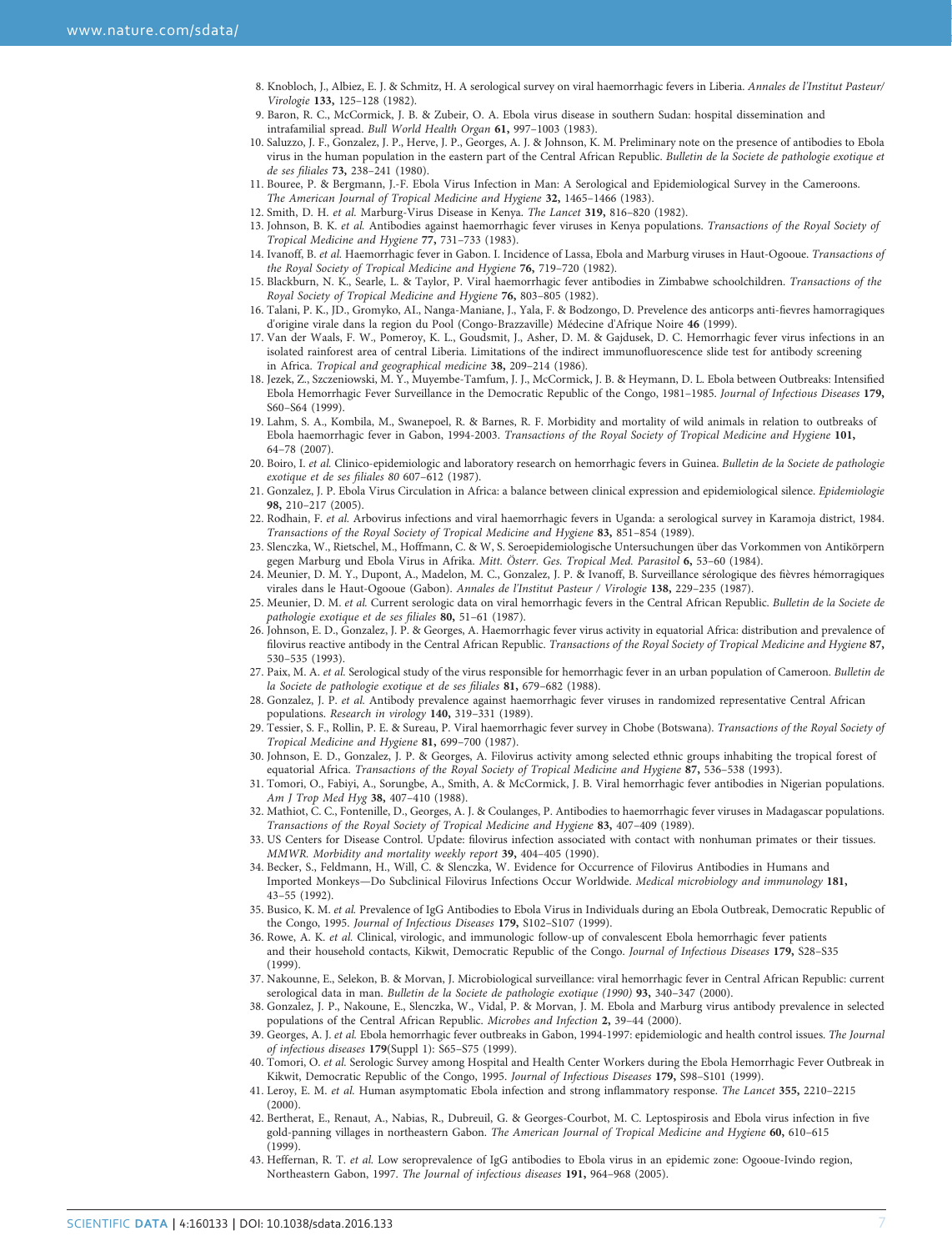- <span id="page-7-0"></span>44. Vladyko, A. S. et al. False-positive reactions in laboratory diagnosis of Lassa, Marburg, and Ebola viral hemorrhagic fevers and AIDS. Russian Progress in Virology 2, 25–30 (1997).
- 45. Mulangu, S. et al. High prevalence of IgG antibodies to Ebola virus in the Efe pygmy population in the Watsa region, Democratic Republic of the Congo. Bmc Infectious Diseases 16, 263 (2016).
- 46. Nkoghe, D. et al. Risk factors for Zaire ebolavirus--specific IgG in rural Gabonese populations. The Journal of infectious diseases 204(Suppl 3): S768–S775 (2011).
- 47. Clark, D. V. et al. Long-term sequelae after Ebola virus disease in Bundibugyo, Uganda: a retrospective cohort study. The Lancet Infectious Diseases 15, 905–912 (2015).
- 48. Moyen, N. et al. Risk Factors Associated with Ebola and Marburg Viruses Seroprevalence in Blood Donors in the Republic of Congo. PLoS neglected tropical diseases 9, e0003833 (2015).
- 49. Fallah, M. & PREVAIL III Research Team. A cohort study of survivors of Ebola Virus Infection in Liberia. Conference on Retroviruses and Opportunistic Infections (CROI). At: [http://www.croiwebcasts.org/console/player/29569?mediaType](http://www.croiwebcasts.org/console/player/29569?mediaType=slideVideo&)=slide [Video&](http://www.croiwebcasts.org/console/player/29569?mediaType=slideVideo&) (2016).
- 50. Richardson, E. T. et al. Minimally Symptomatic Infection in an Ebola 'Hotspot': A Cross-Sectional Serosurvey. PLoS neglected tropical diseases 10, e0005087 (2016).
- 51. Glynn, J. B. et al. Asymptomatic infection and unrecognised Ebola Virus Disease, Sierra Leone (Filovirus 2016 Symposium, Antwerp, Belgium (2016).
- 52. Kuhn, J. H. & Calisher, C. H. Filoviruses: a compendium of 40 years of epidemiological, clinical and laboratory studies. Springer Science and Business Media, (2008).
- 53. Becquart, P. et al. High Prevalence of Both Humoral and Cellular Immunity to Zaire ebolavirus among Rural Populations in Gabon. Plos One 5, e9126 (2010).
- 54. Lambe, T. et al. Detection of Vaccine-Induced Antibodies to Ebola Virus in Oral Fluid. Open forum infectious diseases 3, ofw031 (2016).
- 55. Remoin, A. et al. Persistent Immune Response in Ebola Survivors from Yambuku Outbreak 40 years after Infection (Filovirus 2016 Symposium, Antwerp, Belgium (2016).
- 56. Wauquier, N., Becquart, P., Gasquet, C. & Leroy, E. M. Immunoglobulin G in Ebola outbreak survivors, Gabon. Emerg Infect Dis 15, 1136–1137 (2009).
- 57. Expert committee on Biological Standardisation. WHO collaborative study to assess the suitability of an interim standard for antibodies to Ebola virus. Report No. WHO/BS/2015.2280 post-ECBS, (World Health Organisation (2015).
- 58. de La Vega, M. A. et al. Ebola viral load at diagnosis associates with patient outcome and outbreak evolution. The Journal of clinical investigation 125, 4421–4428 (2015).
- 59. Pattyn, S. R.. Ebola Virus Haemorrhagic Fever: Proceedings of an International Colloquium on Ebola Virus Infection and Other Haemorrhagic Fevers held in Antwerp, Belgium, 6-8 December, 1977. Elsevier/North-Holland Biomedical Press, (1978).
- 60. Nyaga, V. N., Arbyn, M. & Aerts, M. Metaprop: a Stata command to perform meta-analysis of binomial data. Archives of Public Health 72, 39 (2014).
- 61. Higgins J. & Green S.(eds)in The Cochrane Handbook for Systematic Reviews of Interventions (Version 5.1.0) (The Cochrane Collaboration).
- 62. Wulff, H. & Lange, J. Indirect Immunoflouresce for the diagnosis of Lassa Fever Infection. Bulletin of the World Health Organization 52, 429–436 (1975).
- 63. Johnson, K. M., Elliott, L. H. & Heymann, D. L. Preparation of polyvalent viral immunofluorescent intracellular antigens and use in human serosurveys. Journal of clinical microbiology 14, 527–529 (1981).
- 64. Gardner, P. S. & McQuillin, J. Rapid virus diagnosis, application of immunoflourescence. (Butterworth & Co, 1974).
- 65. Bashkirtsev, V. N., Tkachenko, E. A., Dzagurova, T. K. & Ryl'tseva, E. V. Isolation of strains of the virus of hemorrhagic fever with renal syndrome in cell culture. Voprosy virusologii 29, 497–502 (1984).
- 66. Emmerich, P. et al. Reverse ELISA for IgG and IgM antibodies to detect Lassa virus infections in Africa. Journal of clinical virology : the official publication of the Pan American Society for Clinical Virology 37, 277–281 (2006).
- 67. Ksiazek, T. G., West, C. P., Rollin, P. E., Jahrling, P. B. & Peters, C. J. ELISA for the Detection of Antibodies to Ebola Viruses. Journal of Infectious Diseases 179, S192–S198 (1999).
- 68. Schoepp, R. J., Rossi, C. A., Khan, S. H., Goba, A. & Fair, J. N. Undiagnosed acute viral febrile illnesses, Sierra Leone. Emerg Infect Dis 20, 1176–1182 (2014).
- 69. Boisen, M. L. et al. Multiple circulating infections can mimic the early stages of viral hemorrhagic fevers and possible human exposure to filoviruses in Sierra Leone prior to the 2014 outbreak. Viral immunology 28, 19–31 (2015).
- 70. Niklasson, B., Peters, C. J., Grandien, M. & Wood, O. Detection of human immunoglobulins G and M antibodies to Rift Valley fever virus by enzyme-linked immunosorbent assay. Journal of clinical microbiology 19, 225–229 (1984).
- 71. Rezapkin, G. V., Tkachenko, E. A., Ivanov, A. P., Bashkirtsev, V. N. & Dzagurova, T. K. Determination of arenavirus antigens and antibodies by solid-phase radioimmunological analysis. Voprosy virusologii 459–462 (1981).
- 72. Johnson, B. K. et al. Viral haemorrhagic fever surveillance in Kenya, 1980-1981. Tropical and geographical medicine 35, 43–47 (1983).
- 73. US Centers for Disease Control. Update: evidence of filovirus infection in an animal caretaker in a research/service facility. MMWR. Morbidity and mortality weekly report 39, 296–297 (1990).
- 74. US Centers for Disease Control. Update: filovirus infections among persons with occupational exposure to nonhuman primates. MMWR. Morbidity and mortality weekly report 39, 266–267, 273 (1990).
- 75. Alpha Diagnostic International, I. Zaire-Ebola virus nucleoprotein (EBOV-NP) IgG (AE-320520-1) kit and IgM (AE-320530-1) ELISA kit product descriptions.<http://www.4adi.com/> (2016).

#### Data Citations

1. Bower, H. & Glynn, J. R. Dryad Digital Repository <http://dx.doi.org/10.5061/dryad.gn95r> (2016).

#### Acknowledgements

We acknowledge with thanks the support of the Wellcome Trust's Enhancing Research Activity in Epidemic Situations (ERAES) programme (Grant No. ER1502).

#### Author Contributions

H.B. conceived the review, created the search strategy, retrieved and screened the papers, extracted and compiled the data, created the graphics, carried out the analysis and drafted the paper. J.R.G. reviewed the strategy and analysis, checked all data extraction, and contributed to subsequent drafts of the paper.